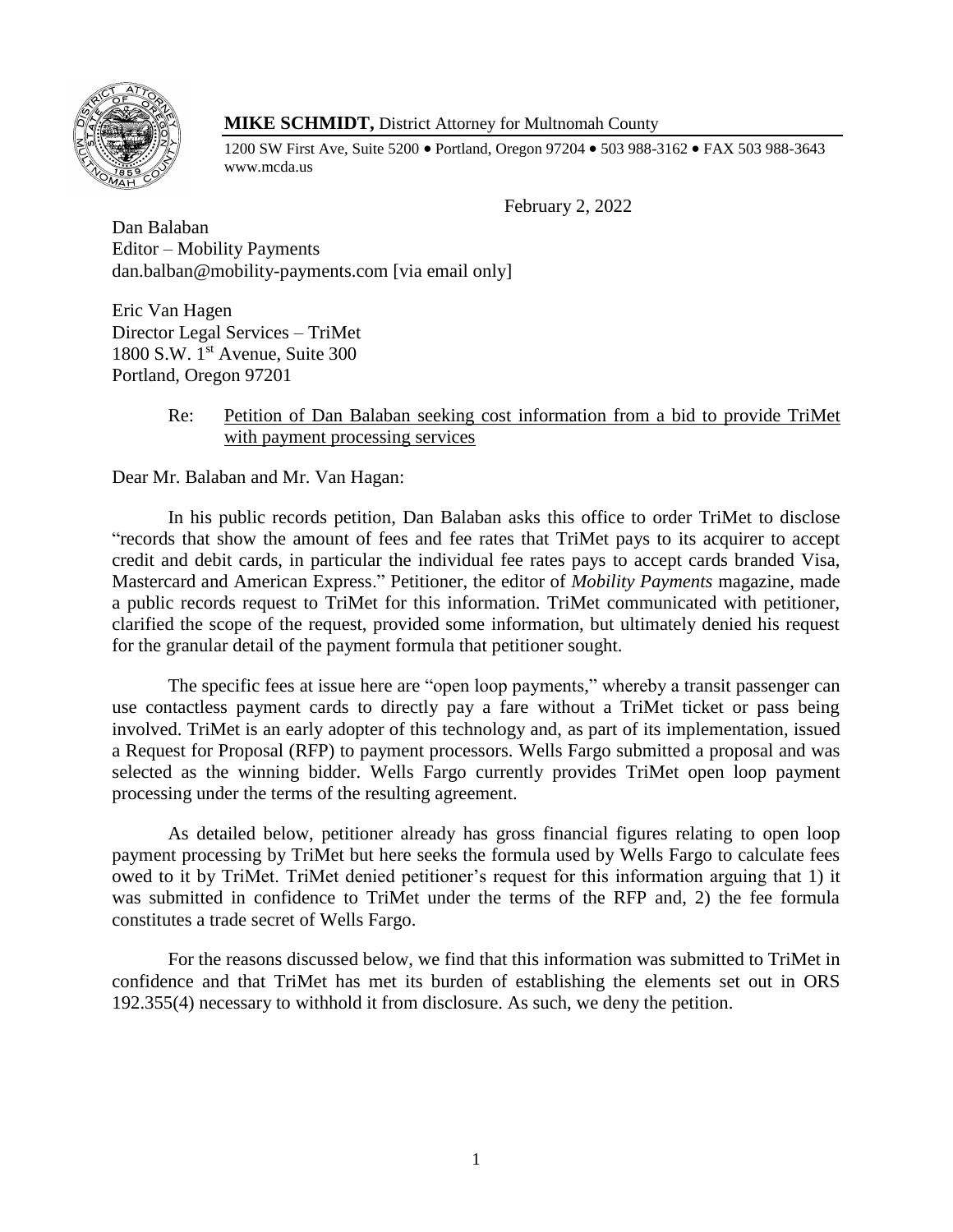### **DISCUSSION**

# A. Confidential Submission – ORS 192.355(4)

ORS 192.355(4) exempts from disclosure information submitted to a public body in confidence if all five of the following elements are satisfied:

- 1. the informant must have submitted the information on the condition that it would be kept confidential;
- 2. the informant must not have been required by law to provide the information;
- 3. the information itself must be of a nature that reasonably should be kept confidential;
- 4. the public body must show that it has obligated itself in good faith not to disclose the information; and
- 5. disclosure of the information must cause harm to the public interest.

The first, second, and fourth elements are readily disposed of in this case. TriMet's RFP prospectively informed companies that they could submit materials confidentially; the costing data in question was, in fact, designated as confidential by Wells Fargo; and Wells Fargo had no legal obligation to bid on the project.

The third and fifth elements are frequently intertwined. ATTORNEY GENERAL'S PUBLIC RECORDS MANUAL (2019) at 104-05. Wells Fargo asserts that it does not know the cost calculation formulas used by its competitors and, as such, would be at a competitive disadvantage were its own formula released publicly. TriMet explains:

where pricing information is a key component of awarding a contract, confidentiality is in the public interest as it promotes competition among bidders. [… T]ransit agencies throughout the world are in the process of soliciting bids for open loop payment systems, and protecting the confidentiality of pricing terms reasonably protects both transit agencies and maintains a competitive bidding environment.

The Attorney General has previously recognized that cost calculation information submitted as part of a bid can be commercially sensitive and, provided appropriate precautions are taken, eligible for trade secret protection under Oregon public records law.

[D]isclosure [of price lists in a bid] would harm the public's interest in OHSU's ability to attract bidders to provide services […]. If OHSU were unable to guarantee the confidentiality of trade secret information such as the price lists here, its ability to attract bids likely would be substantially curtailed, and the public's costs for providing the care increased. In our view, this detriment to the public interest outweighs any benefit that would result from disclosure.

*Petition of Baldwin*, Att'y Gen. PRO (12/7/1989).